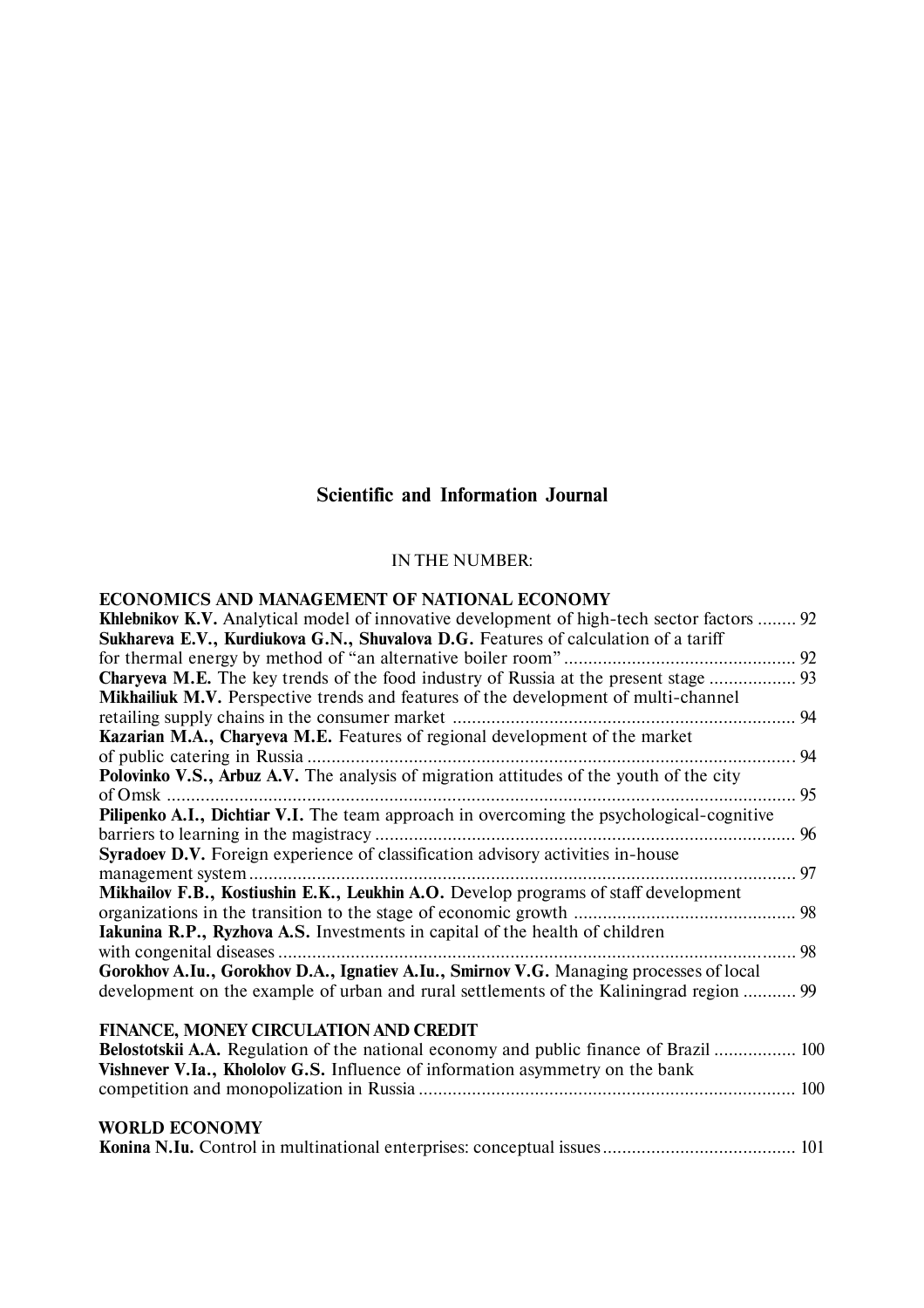# **ECONOMICS AND MANAGEMENT OF NATIONAL ECONOMY**

#### **ANALYTICAL MODEL OF INNOVATIVE DEVELOPMENT OF HIGH-TECH SECTOR FACTORS**

© 2016 Khlebnikov Kirill Viacheslavovich PhD in Economics, Vice President Russian Academy of Education 8, Pogodinskaia str., Moscow, 119121, Russia E-mail: disert888@gmail.com

The article explored current macro trends and factors in the promising model of sustainable innovation development of the global industry. An analytical model factors of innovative development of high-tech sector.

*Key words:* innovation, hi-tech.

#### *References*

1. Leonard M. (2015) Geopolitics vs Globalization: How Companies and States Can Become Winners in the Age of Geo-economics. *Research report*: Geo-economics Seven Challenges to Globalization. Global Agenda Councils, World Economic Forum.

2. Pisano G.P., Shih W.C. (2012) *Producing Prosperity: Why America Needs a Manufacturing Renaissance*. Harvard.

3. Fomina N.E. (2015) *The theoretical model of planning long-term investments of manufacturing enterprises* : мonograph. St. Petersburg.

4. Belov S.A. (2016) *Management strategic planning in enterprises, high-tech sector* : monograph. St. Petersburg.

5. Morley R. (2006) The Death of American Manufacturing. *Philadelphia Trumpet*, vol. 17, 2, Febr. 6. Data & Reports 2009-2016 (2016) *World Bank*, NW Washington.

7. OECD (2016) : Science, Technology and Industry Outlook. *OECD*.

8. Bell D. (1974) *The Coming of Post-Industrial Society*: A Venture in Social Forecasting. London.

9. Kagermann H., Wahlster W., Helbig J. (eds.) (2013) *Recommendations for implementing the strategic initiative Industrie 4.0*: Final report of the Industrie 4.0 Working Group.

*Received for publication on 06.09.2016*

### **FEATURES OF CALCULATION OF A TARIFF FOR THERMAL ENERGY BY METHOD OF "AN ALTERNATIVE BOILER ROOM"**

© 2016 Sukhareva Evgenia Viktorovna

© 2016 Kurdiukova Galina Nikolaevna

PhD in Technical Sciences, Associate Professor, head of chair of Economics

in the Energy Industry

© 2016 Shuvalova Daria Georgievna

PhD in Economics, Associate Professor of the Department of Economics in the Energy Industry

National Research University "Moscow Power Engineering Institute"

14, Krasnokazarmennaia str., Moscow, 111250, Russia

E-mail: evgeniyavs@mail.ru, KurdiukovaGN@mpei.ru, ShuvalovaDG@mpei.ru

In article the majority of provisions of new model of the competitive market of heat is described. Features of change of pricing with transition from state regulation of all rates in the sphere of heat supply to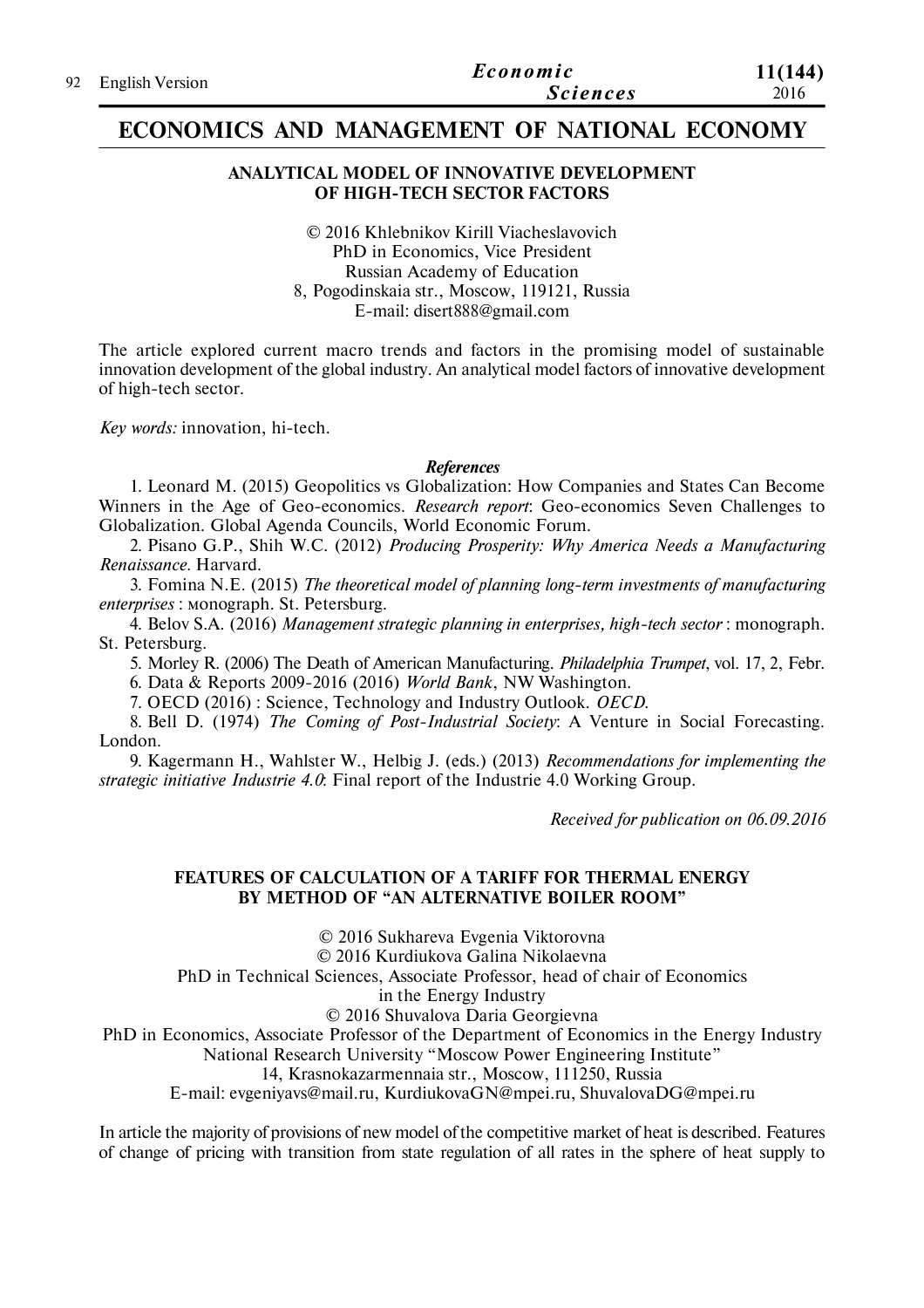| <b>English Version</b> | Economic        | 11(144)<br>$\Omega$ |
|------------------------|-----------------|---------------------|
|                        | <i>Sciences</i> | 2016                |
|                        |                 |                     |

establishment only of limit of the price of heat energy for the final consumer are revealed. Such marginal price is determined by the delivery price of heat energy from an alternative source of heat.

*Key words:* the new market of heat, a method of "an alternative boiler room", the single heatsupplying organization, a rate for heat energy, system of centralized heat supply.

#### *References*

1. Borovikov D. (2012) Novye podhody k tarifnomu regulirovaniju proizvodstva teplovoj jenergii. Koncepcija al'ternativnoj kotel'noj. Razrabotka programm povyshenija jeffektivnosti teplosnabzhenija v regionah [New approaches to tariff regulation of production of heat energy. Concept of an alternative boiler room. Development of programs of increase in efficiency of heat supply in regions. *ENERGOSOVET* : online magazine, 6 (25)]. Available from: http://www.energosovet.ru/bul\_stat.php?idd=346.

2. Postanovlenie Pravitelstva RF ot 22.10.2012  $\Box$  1075 "O cenoobrazovanii v sfere teplosnabzhenija" [The resolution No. 1075 of 22.10.2012 "About pricing in the sphere of heat supply"].

3. Postanovlenie Pravitel'stva RF ot 13.02.2006  $\Box$  83 "Ob utverzhdenii Pravil opredelenija i predostavlenija tehnicheskih uslovij podkljuchenija ob#ekta kapital'nogo stroitel'stva k setjam inzhenerno-tehnicheskogo obespechenija i pravil podkljuchenija ob#ekta kapital'nogo stroitel'stva k setjam inzhenerno-tehnicheskogo obespechenija" [The order of the Government No. 83 of 13.02.2006 "About approval of Rules of determination and provision of specifications of connection of a capital construction project to networks of technical providing and rules of connection of a capital construction project to networks of technical providing"].

4. Pojasnitel'naja zapiska k proektu Federal'nogo zakona "O vnesenii izmenenij v Federal'nyj zakon "O teplosnabzhenii" i inye federal'nye zakony po voprosam sovershenstvovanija sistemy otnoshenij v sfere teplosnabzhenija" [The explanatory note to the federal law draft "About Introduction of Amendments to the Federal Law "About Heat Supply" and Other Federal Laws concerning Enhancement of System of the Relations in the Sphere of Heat Supply"]. Available from: http://minenergo.gov.ru/otkrytoe-ministerstvo/obshchestvennoe-obsuzhdenie-proektov-npa.

5. Suhareva E.V., Nikitenkov F.D. (2016) Sovremennoe sostojanie teplojenergetiki Rossii [Current state of power system of Russia. Economy and an entrepreneurship, 3, part 2, рр. 150-157].

6. Federal'nyj zakon ot 27.07.2010  $\Box$  190-FZ "O teplosnabzhenii" [The federal law of 27.07.2010 No. 190-FZ "About heat supply"].

7. Federal'nyi zakon ot 17.08.1995  $\Box$  147-FZ "O estestvennyh monopolijah" [The federal law of 17.08.1995 No. 147-FZ "About natural monopolies"].

8. Jelektronnyj portal setevogo izdanija "Interfaks" [Electronic portal of Interfax online media]. Available from: http://www.interfax.ru/362434.

*Received for publication on 02.10.2016*

#### **THE KEY TRENDS OF THE FOOD INDUSTRY OF RUSSIA AT THE PRESENT STAGE**

© 2016 Charyeva Maral Edgarovna Doctor of Economics Russian Academy of national economy and public administration under the President of the Russian Federation p. 1, 82, prospect Vernadskogo, Moscow, 119571, Russia E-mail: OET2004@yandex.ru

This article Analyzes the technological trends in the restaurant market, strengthening the role of social media as a promotion channel for catering services, trends in restaurant menus, the effects of anti-Smoking law, the preferences of consumers regarding the choice of cuisine.

*Key words:* trends catering, technology trends, restaurant menu, the preferences of consumers.

*Received for publication on 02.10.2016*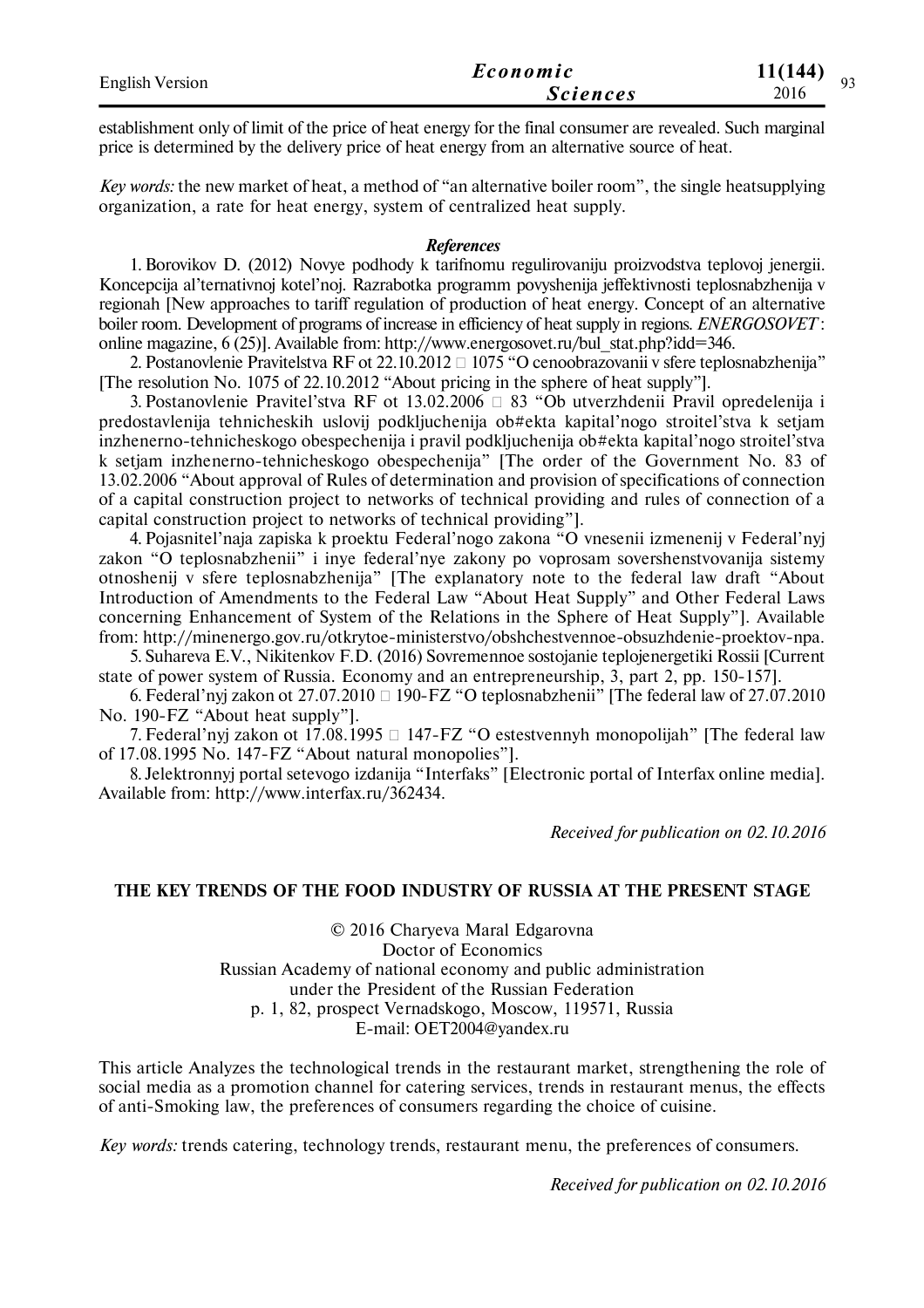| 94 English Version | Economic        | 11(144) |
|--------------------|-----------------|---------|
|                    | <b>Sciences</b> | 2016    |

### **PERSPECTIVE TRENDS AND FEATURES OF THE DEVELOPMENT OF MULTI-CHANNEL RETAILING SUPPLY CHAINS IN THE CONSUMER MARKET**

© 2016 Mikhailiuk Mikhail Vladimirovich PhD in Economics Rostov State University of Railways 2, pl. Rostov Shooting Shelf of the People's Militia, Rostov-on-Don, 344008, Russia E-mail: mihailuk.m@gmail.com

The author substantiates the peculiarities of the modern development of the supply chain of multichannel retailing, customer viewing experience and a model of consumer behavior in a multichannel space as a determinant of complexity management of multi-channel distribution logistics. Thus, diagnosis of speed and radicality of the current transformation of the supply chain in the system of multi-channel retailers in the consumer market leads to the conclusion that current market practices of the latter will be characterized by higher productivity of operating reorganization of logistics, for which may be followed by no less iconic and dramatic changes of the market from the point of of integration and interdependence of individual links in the supply chain.

*Key words:* supply chain, multi-channel retail, consumer behavior model, omnichannel model.

The article presents an empirical generalization features transforming the multichannel retail supply chain in the process of radical change and expansion of consumer experience and product choices in a variety of sales channels. This is considered the most complex configuration omnikanalnogo sales in which the buyer must be offered identical conditions for the acquisition of goods within the seamlessly integrated with each other sales channels.

The author substantiates the peculiarities of the modern development of the supply chain of multi-channel retailing, customer viewing experience and a model of consumer behavior in a multichannel space as a determinant of complexity management of multi-channel distribution logistics. Thus, diagnosis of speed and radicality of the current transformation of the supply chain in the system of multi-channel retailers in the consumer market leads to the conclusion that current market practices of the latter will be characterized by higher productivity of operating reorganization of logistics, for which may be followed by no less iconic and dramatic changes of the market from the point of of integration and interdependence of individual links in the supply chain.

*Received for publication on 03.10.2016*

# **FEATURES OF REGIONAL DEVELOPMENT OF THE MARKET OF PUBLIC CATERING IN RUSSIA**

© 2016 Kazarian Margarita Albertovna Doctor of Economics © 2016 Charyeva Maral Edgarovna Doctor of Economics Russian Academy of national economy and public administration under the President of the Russian Federation p. 1, 82, prospect Vernadskogo, Moscow, 119571, Russia E-mail: OET2004@yandex.ru

In this work the analysis of regional market of public catering. The factors affecting the market and reveals the dynamics of changes in the forms of catering.

*Key words:* public catering, regional market, forms of catering, catering trend.

*Received for publication on 02.10.2016*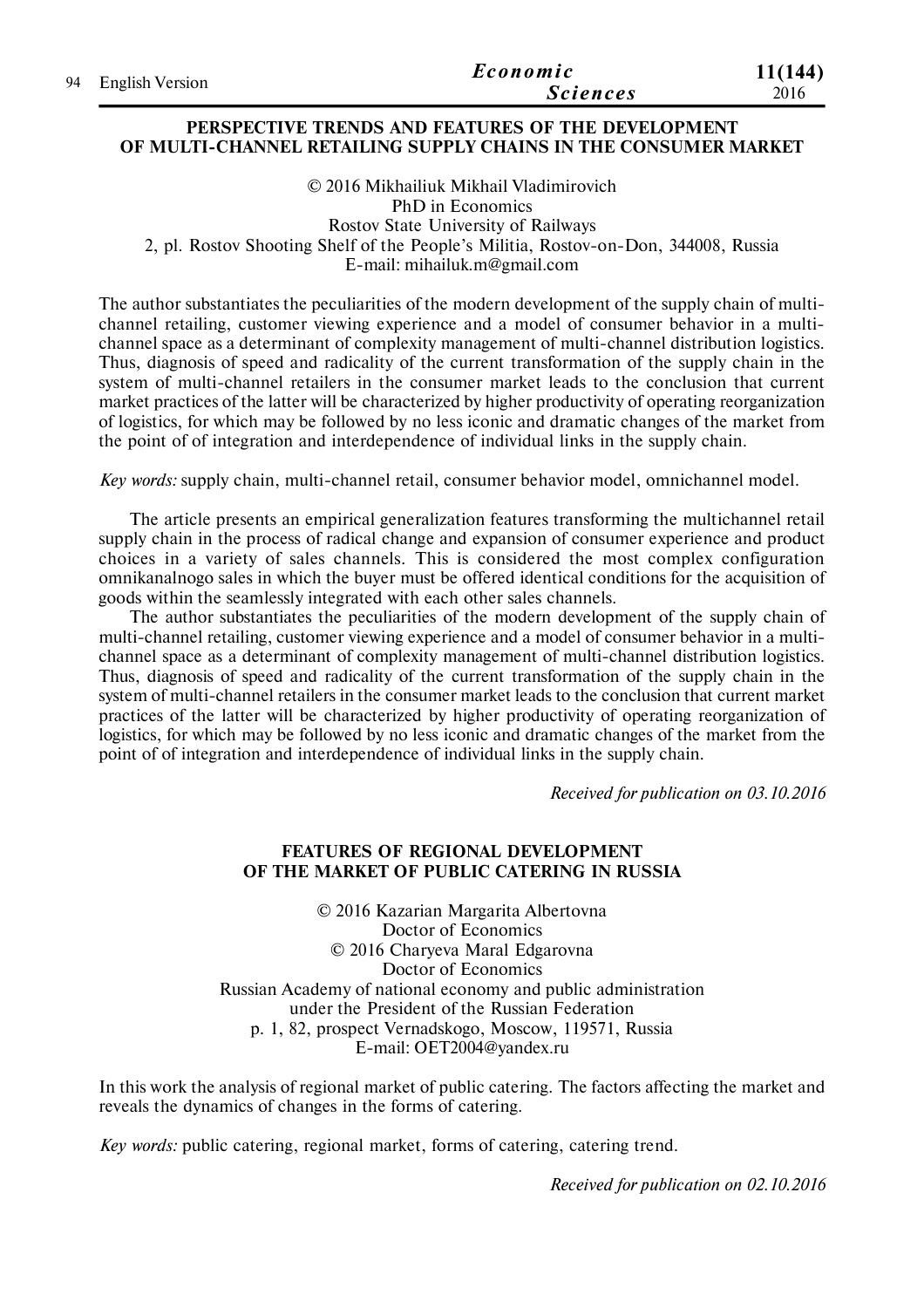| <b>English Version</b> | Economic        | 11(144)<br>05 |
|------------------------|-----------------|---------------|
|                        | <b>Sciences</b> | 2016          |
|                        |                 |               |

# **THE ANALYSIS OF MIGRATION ATTITUDES OF THE YOUTH OF THE CITY OF OMSK\***

© 2016 Polovinko Vladimir Semenovich Doctor of Economics, Professor of Department of Economics and Human Resource Management © 2016 Arbuz Anna Vladimirovna PhD in Economics, Associate Professor of Department of Economics and Human Resource Management Omsk State University named after F.M. Dostoevskii 55A, prospect Mira, Omsk, 644077, Russia E-mail: Pw3@mail.ru, denezhkina1@mail.ru

Тhis article describes the trends that leading to the fact that many young people, who have limited opportunities to find a well-paid job in their region, leaving him with a view to further career growth and better living standards. On the basis of use of reasonable sociological tools migratory preferences and migratory installations of young people of Omsk are investigated. As a result of the research it has been revealed that in recent years in the region there were new tendencies and factors of migratory processes which aren't considered in strategy and programs of social and economic development of the region.

*Key words:* migration intentions, young people, migration attitudes of young people, the standard of living.

Migration is one of the most important socio-economic processes that determine a number of parameters of the region development. Most often it is noted that migration processes affect the composition and structure of the labor (human) resources of the region, the market condition. In particular, migration processes, on the one hand, reduce tension from the point of view of stimulating the outflow of surplus labor, but they may aggravate the situation on the labor market, if the negative balance of migration does not recreate the needs of enterprises in personnel; the regional system of education, because a strong education system attracts young and qualified human resources in the region, and vice versa, a weak system is a factor that reduce the quality of labor potential of the region; socio-cultural characteristics of the region's development, because the quality of the incoming population and the quality of the leaving population are substantially correct, but in the long run they determine the level of education of the population, the level of demand in cultural goods and define "cultural background" of the region.

Moreover, the role of large state corporations, holding companies and consortiums with the control center in Moscow, Saint-Petersburg, and the capitals of the Federal districts is increasing in the Russian economy. The personnel policy has been formed in such structures, directed to the career paths of personnel development in regions. These centers are more attractive in term of working conditions, which stimulates the outflow of highly qualified human resources, among which more and more young people, from the regions. So, for example, modernization of an educational system (introduction of the USE, integration of higher education institutions, formation of large federal and research universities and etc) promotes departure of school and higher education institutions graduates from regions to "center". This, in turn, affects regional labor market, resulting in shortage of qualified personnel. The social aspect reflects influence of social well-being and satisfaction with the quality of life on migration processes. Traditionally the issue of job satisfaction, as an integrated indicator of quality of life in the region in the context of migration is not included. This article attempts to use a reasoned sociological toolkit for the study of migration preferences and migration attitudes of graduates. The tendencies leading to the fact that many young people, having limited opportunities to find well-paid work in the region, leave it for the purpose of further career development and improvement of the standard of living are considered. On the basis of use of reasonable sociological tools migratory preferences and migratory installations

<sup>\*</sup> RGNF grant, project No. 16-12-55013а.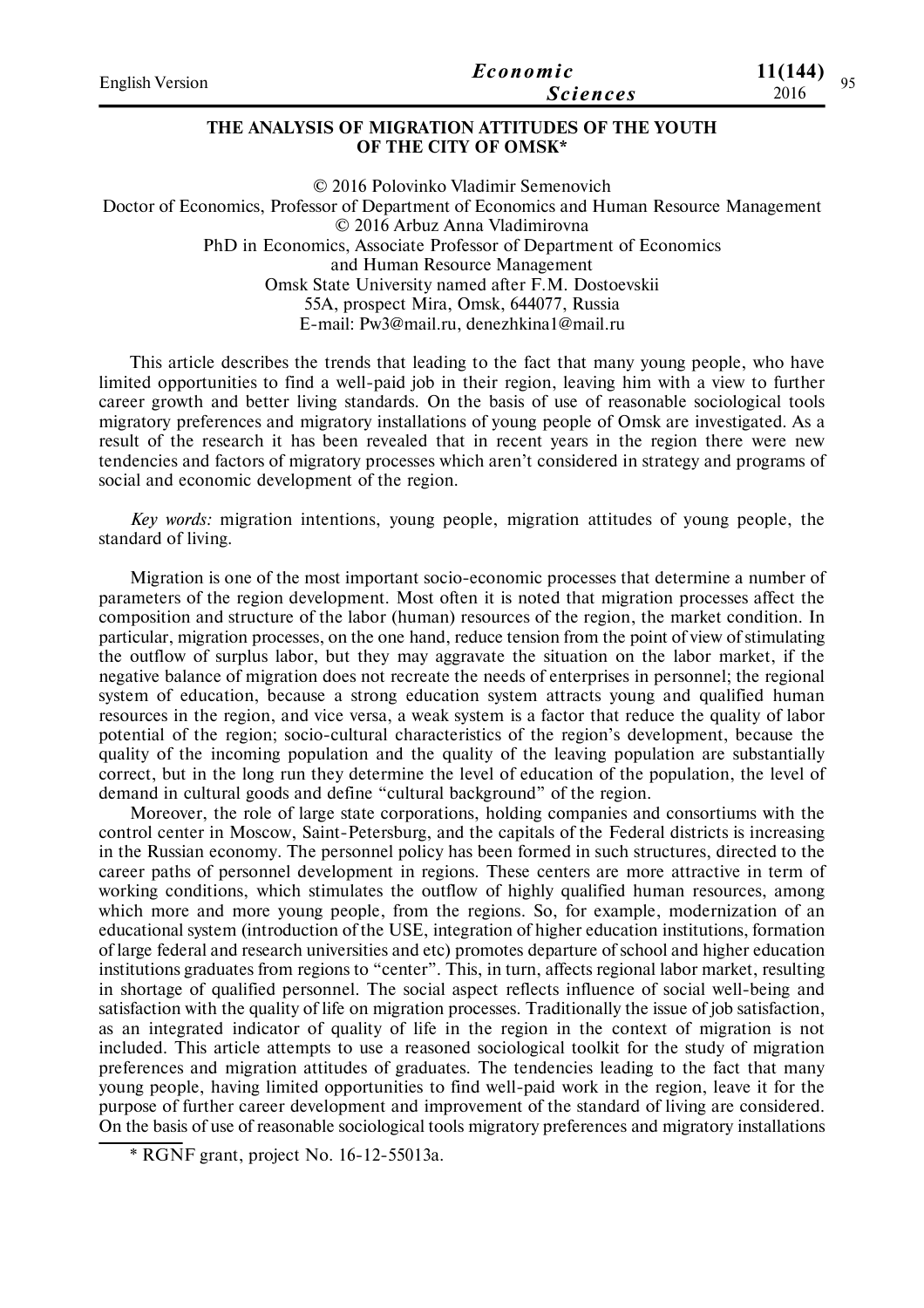| 96 English Version | Economic        | 11(144) |
|--------------------|-----------------|---------|
|                    | <b>Sciences</b> | 2016    |

of young people of Omsk are investigated. As a result of the research it has been revealed that in recent years in the region there were new tendencies and factors of migratory processes which aren't considered in strategy and programs of social and economic development of the region. The existing model of governance in the region does not reflect the trends of migration processes, does not contain science-based principles and priorities in their regulation.

### *References*

1. Ikonnikova S.N., Kon R.I. (2014) *Youth as a social category*. Moscow.

2. Kashnitsky I.S. (2015) *Migration of youths in Russia: influence on age structure. Modern researches of migration*: Collection of articles / ed. E.V. Donets, O.S. Chudinovskikh. Moscow ("Demographic researches", vol. 26), pp. 79-94.

3. Sharova E.N. (2015) *Migration mood of youth in the Murmansk region*. *Problems of development of territories*, 3 (77), pp. 88-1034.

4. Chen T., Barnett G.A. (2000) Research on International Student Flows from a Macro Perspective: A Network Analysis of 1985, 1989 and 1995. *Higher Education*, vol. 39, 4, pp. 435-453.

5. Barnett G.A., Wu R.Y. (1995) The International Student Exchange Network: 1970 & 1989. *Higher Education*, vol. 30, 4, pp. 353-368.

6. Schott T. (1998) Ties between Center and Periphery in the Scientific World-System: Accumulation of Rewards, Dominance and Self-Reliance in the Center. *Journal of World-Systems Research*, vol. 4, рр. 112-144.

7. Morosanu L. (2016). Professional Bridges: Migrants' ties with natives and occupational advancement. *The Journal of the British Sociological Association*, 50 (2), рр. 349-365.

8. Piracha M., Saraogi A. (2015) Remittances and migration intentions of the left-behind. *Migration and Development,* 1-21.

9. Sobocka-Szczapa, H. (2014) Young people in the labor market. Improvement or stagnation? *Przedsiebiorczosc I Zarzadzanie,* 15(1).

10. Findlay A. (2002) From brain exchange to brain gain: Policy implications for the UK of recent trends in skilled migration from developing countries. *International Migration Papers*, 43. Geneva.

11. Zaionchkovskaia Zh.A., Nozdrina N.A. (2008) Migracionnyi opyt naseleniya regional'nyh cen) trov Rossii (na primere sociologicheskogo oprosa v 10 gorodah). *Problemy prognozirovaniya*, 4.

*Received for publication on 03.10.2016*

### **THE TEAM APPROACH IN OVERCOMING THE PSYCHOLOGICAL-COGNITIVE BARRIERS TO LEARNING IN THE MAGISTRACY\***

© 2016 Pilipenko Andrei Igorevich Doctor of Pedagogical Sciences, Professor, Professor of Department of Economic-Mathematical Modeling © 2016 Dichter Vasily Ivanovich PhD in Physico-Mathematical Sciences, Associate Professor Associate Professor of the Department of Economic-Mathematical Modeling Russian University of Friendship of Peoples 6, Miklukho-Maklai str., Moscow, 117198, Russia E-mail: pilipenko\_ai@pfur.ru, students\_forum@mail.ru, dikhtyar\_vi@pfur.ru

Phenomenologically evident significant difference (total barrier) between the generated and actual cognitive representations masters of economic faculty of PFUR, first of all, at studying of disciplines of mathematical cycle. Psycho-pedagogical reason for this mass phenomenon on a strict scientific level can be explained only in the framework of the theory of psycho-cognitive barriers to learning.

\* This article was prepared with the support of RFH (Project (Grant) No. 15-06-10860а).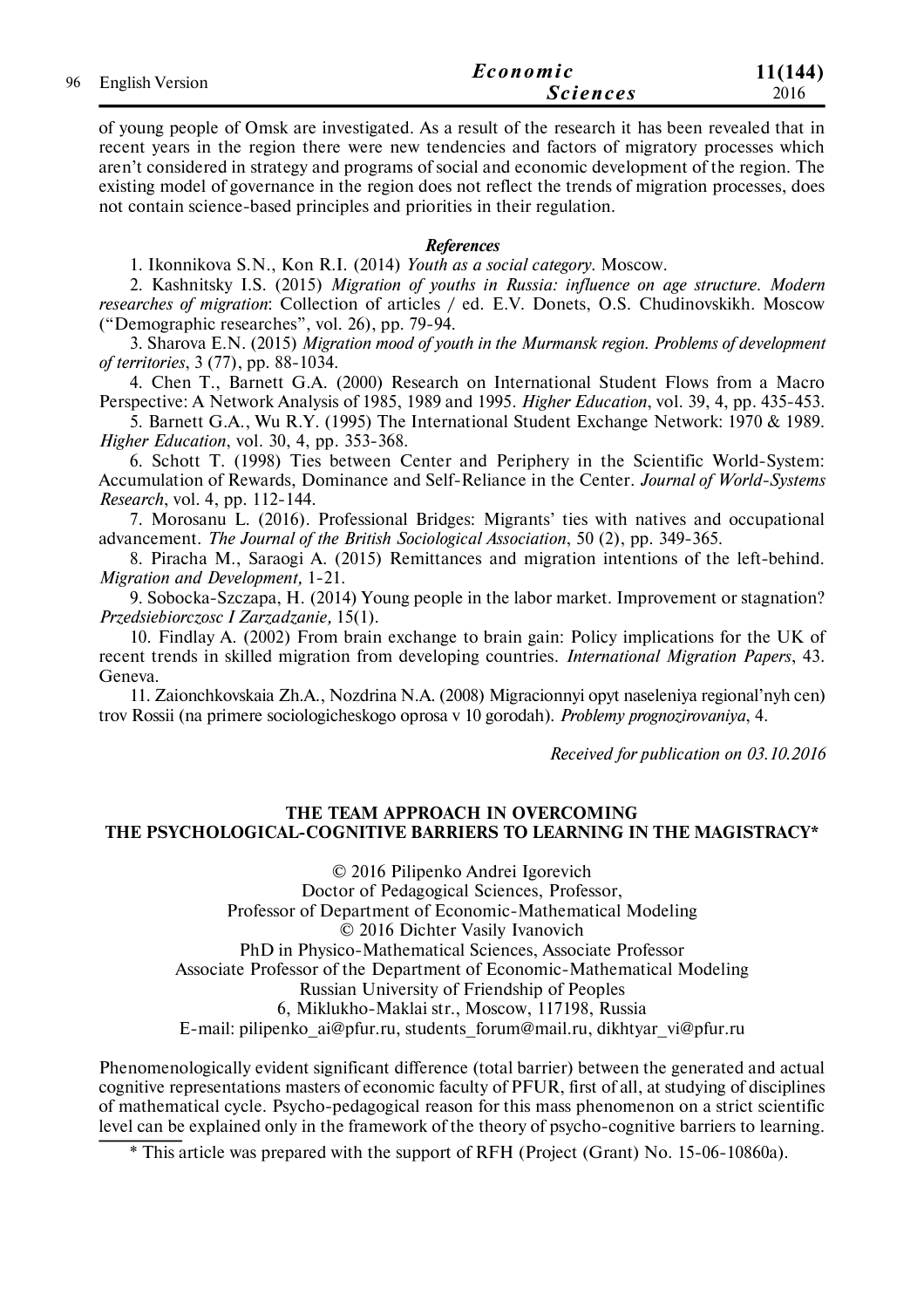| <b>English Version</b> | Economic        | 11(144) |
|------------------------|-----------------|---------|
|                        | <b>Sciences</b> | 2016    |

On this basis, the principle of group approach in overcoming the psychological and cognitive barriers in training the minds of the masters in the process of studying in the magistracy.

*Key words:* cognitive representation of the real masters, the theory of psycho-cognitive barriers to cross-group alignment of the theoretical and applied knowledge, the actual formation of competences.

*Received for publication on 04.10.2016*

### **FOREIGN EXPERIENCE OF CLASSIFICATION ADVISORY ACTIVITIES IN-HOUSE MANAGEMENT SYSTEM**

© 2016 Syradoev Dmitri Vladimirovich

PhD in Economics, Associate Professor of the Department of Human Resource Management Kazan (Volga region) Federal University 18, Kremlevskaia str., Kazan, Republic of Tatarstan, 420008, Russia

E-mail: sdv377@mail.ru

The article deals with the classification of international experience working advisory organizations in solving various problems in-house management. The analysis of foreign methods of consulting systems and certain categories of consultants. As a result, proposed three categories of models ("expert intervention", "doctor - patient", "consultation - process"), which revealed features.

*Key words:* foreign consulting, management decisions, classification, models, expert intervention, "the doctor - patient", "consultation - process".

#### *References*

1. Fahrutdinova E.V., Mokichev S.D. (2015) Problemy metodologii v razvitii i modernizacii ehkonomiki [Methodology problems in development and upgrade of economy. *Economic sciences*, 1 (122), р. 11].

2. Syradoeva V.T. (2012) Rol' i razvitie byudzhetirovaniya dlya prinyatiya upravlencheskih reshenij: otechestvennyj i zarubezhnyj opyt [A role and development of budgeting for acceptance of management decisions: domestic and foreign experience. *Urgent problems of economy and right*, 1 (21), р. 159].

3. Andreeva N.P. (2008) Informacionno-konsul'tacionnoe obespechenie agrobiznesa [Information and consulting ensuring agrobusiness. *Machinery and equipment for the village*, 6 (96), р. 34].

4. Matveev D.M. (2006) Sovremennoe sostoyanie i perspektivy razvitiya upravlencheskogo konsul'tirovaniya v APK [The current state and the prospects of development of managerial consultation in agrarian and industrial complex. In: *Organization and development of information support of governing bodies, scientific and agrarian and industrial complex educational institutions: materials of the 2nd scientific and practical conference*. Moscow, p. 228].

5. Omarov M.M., Starkova E.I. (2011) Problemy i osnovnye napravleniya formirovaniya informacionno-konsul'tacionnoj sluzhby v agropromyshlennom komplekse [Problems and the main directions of forming of information and consulting service in agro-industrial complex. *Basic researches*, 8-2, pp. 446-448]. Available from: https://www.fundamental-research.ru/ru/article/ view?id=27980.

*Received for publication on 04.10.2016*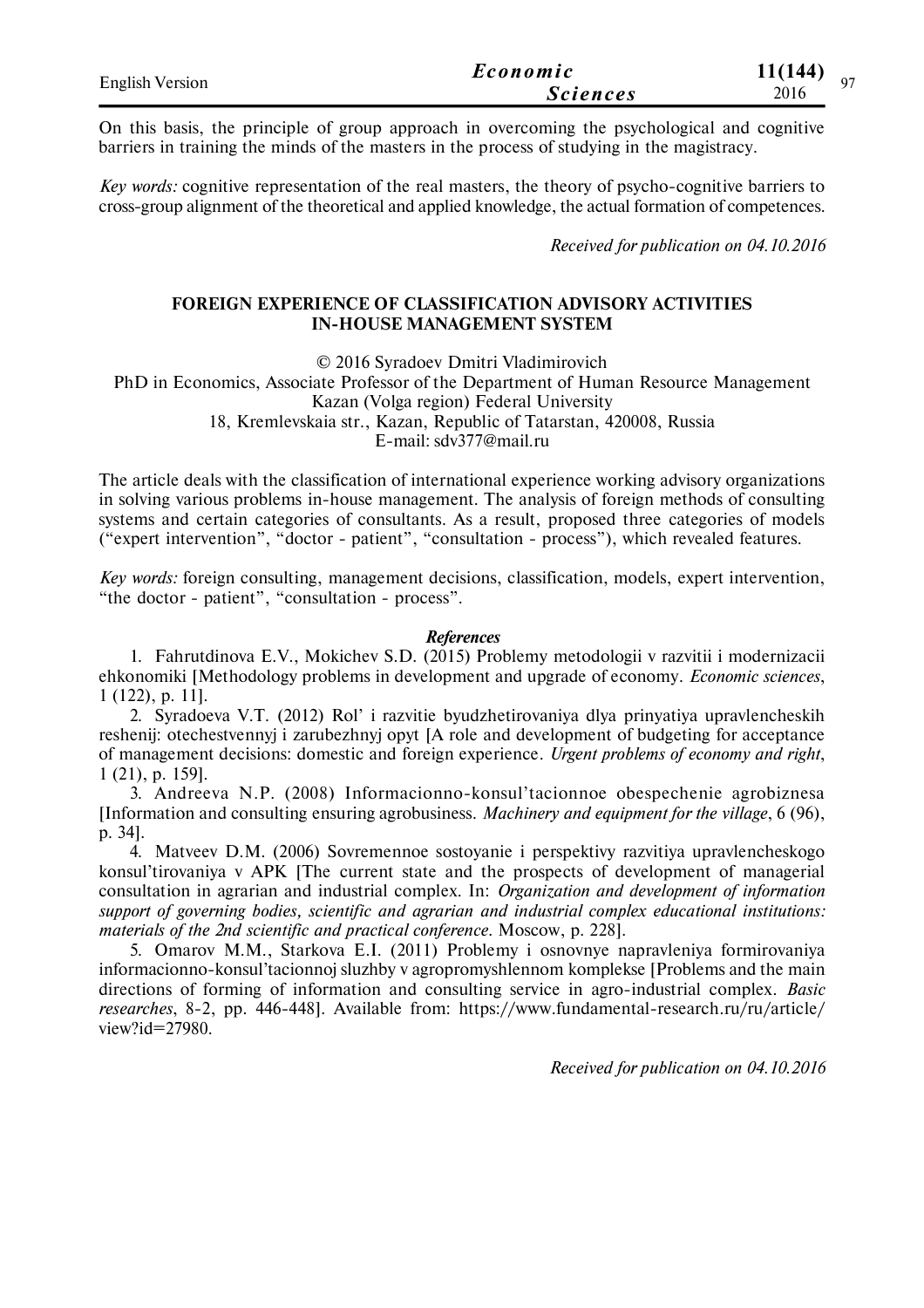| 98 English Version | Economic        | 11(144) |
|--------------------|-----------------|---------|
|                    | <i>Sciences</i> | 2016    |

#### **DEVELOP PROGRAMS OF STAFF DEVELOPMENT ORGANIZATIONS IN THE TRANSITION TO THE STAGE OF ECONOMIC GROWTH**

© 2016 Mikhailov Fedor Borisovich PhD in Economics, Associate Professor, Associate Professor of Department of Human Resource Management © 2016 Kostiushin Evgenii Konstantinovich PhD in Jurisprudence, Associate Professor of Department of Human Resource Management © 2016 Leukhin Andrei Olegovich Kazan (Volga region) Federal University 18, Kremliovskaia str., Kazan, Republic of Tatarstan, 420008, Russia E-mail: mifb@rambler.ru, kostushin@mail.ru, alorien@ya.ru

This paper examines the current laws of the labor process in the conditions of application of the new technology. The model of optimization of working processes in the conditions of application of automated equipment. The evolution of software development staff in the cycle of economic conditions in the transition from one stage to the crisis economic recovery. Settle development program priorities in the human resources management system.

*Key words:* efficiency, labor intensity, performance, economic conditions, production staff.

### *References*

1. Fahrutdinova E.V. (2014) Rynok truda v Rossii i dinamika ego potrebnostej. *Ekonomicheskie nauki*, 110, pp. 43-46.

2. Badamshina G.G. i dr. (2010) Vliyanie uslovij truda na sostoyanie zdorov'ya rabotnikov proizvodstva poliehfirnyh smol. *Medicinskij vestnik Bashkortostana*, 5, t. 5. S. 82-85.

3. Genkin B.M. (2014) *Organizaciya, normirovanie i oplata truda na promyshlennyh predpriyatiyah*: Uchebnik dlya vuzov. 6-e izd., izm. i dop. Moskva.

4. Fahrutdinova E.V. (2012) Determinanty gosudarstvennogo regulirovaniya social'noj otvetstvennosti biznesa v razvitii urovnya kachestva zhizni naseleniya. *Ekonomicheskie nauki*, 12 (97). S. 32-39.

5. Iurkov D.V., Gabdullin N.M. (2016) Primenenie modeli chelovecheskogo kapitala v issledovaniyah vnutrennej migracii v Rossijskoj Federacii. *Vestnik Samarskogo gosudarstvennogo ehkonomicheskogo universiteta*, 5. S. 90-98.

*Received for publication on 06.10.2016*

#### **INVESTMENTS IN CAPITAL OF THE HEALTH OF CHILDREN WITH CONGENITAL DISEASES**

© 2016 Iakunina Regina Petrovna © 2016 Ryzhova Asia Sergeevna Kazan (Volga region) Federal University 18, Kremlevskaia str., Kazan, Republic of Tatarstan, 420008, Russia E-mail: regina92homa@mail.ru, taisiaryzhova@yandex.ru

The article deals with the flow and possible ways of investing in the capital of the health of children with congenital diseases in the Russian Federation. We have given the definition of the term "health capital" and identified the main characteristics of congenital diseases. We have analyzed the statistical data of the Federal State Statistics Service on the number of children with congenital diseases and also identify their possible causes.

*Key words:* health equity, congenital diseases, hereditary diseases, children's health, investment, health investment.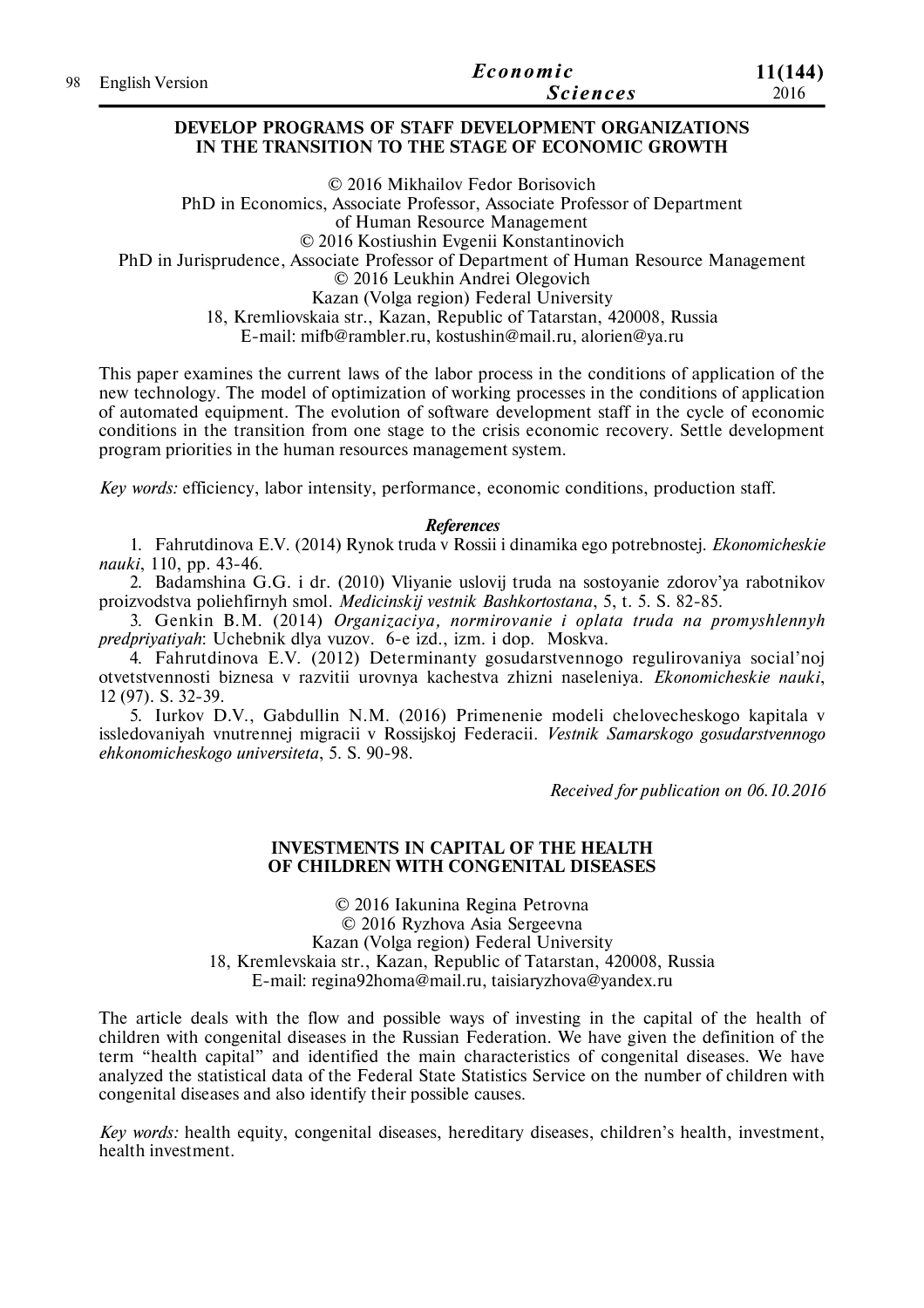| <b>English Version</b> | Economic        | 11(144)<br>QQ |
|------------------------|-----------------|---------------|
|                        | <i>Sciences</i> | 2016          |

#### *References*

1. Smirnov V.T., Skobliakova I.V. (2005) *Chelovecheskij kapital soderzhanie i vidy ocenka i stimulirovanie monografiya* / pod red. V.T. Smirnova. Moskva ; Orel. S. 103-104.

2. Farrahov A.Z., Osipov S.A., Ignashina E.G. (2013) Zdorove detej v Respublike Tatarstan glavnye vyzovy na blizhajshie gody. *Vestnik sovremennoj klinicheskoj mediciny*, t. 6, vyp, 1. S. 6-11.

3. Federalnaya sluzhba gosudarstvennoj statistiki Naselenie Semya materinstvo detstvo Zabolevaemost detej pervogo goda zhizni po osnovnym klassam i gruppam boleznej po subektam Rossijskoj Federacii. Available from: http://www.gks.ru/wps/wcm/connect/rosstat\_main/rosstat/ru/ statistics/population/motherhood/#.

4. Federalnaya sluzhba gosudarstvennoj statistiki Naselenie Zdravoohranenie Zabolevaemost detej v vozraste 0-14 let po osnovnym klassam boleznej v 2000-2015 gg. Available from: http:// www.gks.ru/wps/wcm/connect/rosstat\_main/rosstat/ru/statistics/population/healthcare/#.

5. Iagudin R.H. (2013) Vliyanie mediko-socialnyh programm na zdorove naseleniya i razvitie zdravoohraneniya mnenie vrachej rezultaty sociologicheskogo issledovaniya. *Upravlenie chelovecheskimi resursami*, 3 (4). S. 4-8.

6. Globalnaya strategiya zdorovya zhenshchin i detej Investicii v zdorove zhenshchin i detej. Available from: http://www.un.org.ru/sg/strategy/investing.shtml.

7. Zagidullina V.M., Myasnikov D.A. Iurkov D.V. (2014) Specifika gosudarstvennoj podderzhki materinstva i detstva zarubezhnyj opyt. *Voprosy ehkonomiki i prava*, 12 (78). S. 100-104.

8. Frost J., Finer L., Tapales A. (2008) The Impact of Publicly Funded Family Planning Clinic Services on Unintended Pregnancies and Government Cost Savings. *Journal of Health Care for the Poor and Underserved*, 19, pp. 778-796.

*Received for publication on 06.10.2016*

#### **MANAGING PROCESSES OF LOCAL DEVELOPMENT ON THE EXAMPLE OF URBAN AND RURAL SETTLEMENTS OF THE KALININGRAD REGION**

© 2016 Gorokhov Andrei Iurievich Doctor of Economics, Chairman of the Board of Directors Development Corporation of the Kaliningrad region 19, Sergeant str., Kaliningrad, 236041, Russia © 2016 Gorokhov Dmitrii Andreevich Financial Director Trade house "Infamed" 10, Pravaia Naberezhnaia, Kaliningrad, 236010, Russia © 2016 Ignatiev Alexei Iurievich **CEO** Fund "Economic Development Agency" 5, Gostinaia str., Kaliningrad, 236000, Russia © 2016 Smirnov Vitalii Georgievich Doctor of Economics, Professor of Department "Economy and management at enterprises of small and average business" Moscow State University of Technologies and Management named after K.G. Razumovskiy (First Cossack University) 73, Zemlyanoi Val, Moscow, 109004, Russian

E-mail: OET2004@yandex.ru

The article describes the positive experience of management processes of local development on the example of Bagrationovsky city settlement and Svobodnensky rural settlement in Kaliningrad region.

*Key words:* process management, local development, Bagrationovsky city settlement, Svobodnensky rural settlement with a pharmaceutical company "Infamed-K," universal antiseptic "Miramistin", industrial Park "Ecobaltic", payment of taxes, dividends.

*Received for publication on 05.10.2016*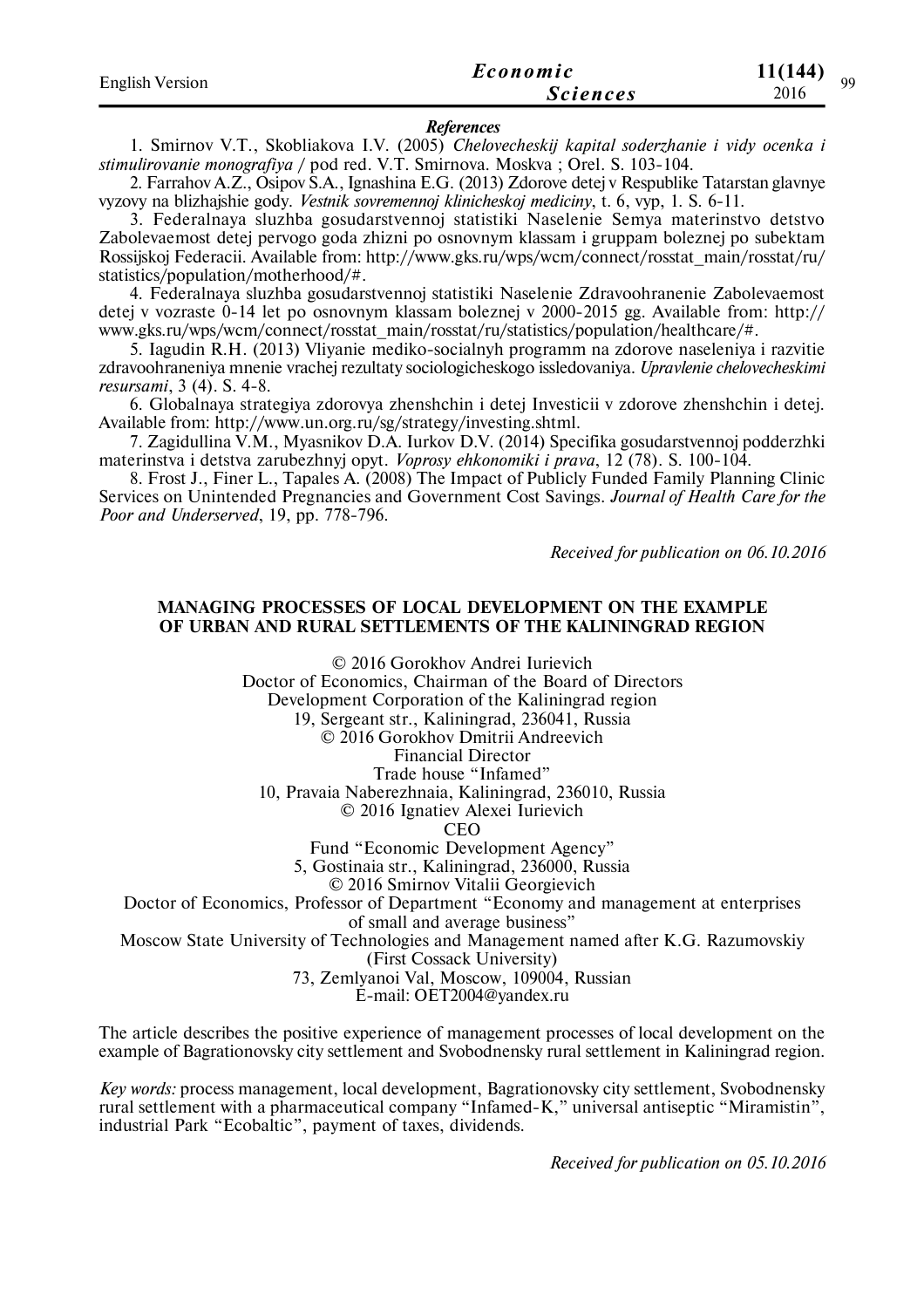# **FINANCE, MONEY CIRCULATION AND CREDIT**

# **REGULATION OF THE NATIONAL ECONOMY AND PUBLIC FINANCE OF BRAZIL**

© 2016 Belostotskii Alexei Alexandrovich PhD in Economics, Associate Professor South-Western State University 94, 50 years of October str., Kursk, 305040, Russia Е-mail: a.a.belostotskiy@gmail.com

In the article the analysis of the condition of the national economy, public finances and implementing foreign trade in an unstable geopolitical situation and the globalization of economic processes.

*Key words:* the national economy, the State budget, the national debt, banking, stock market, GDP, foreign trade, inflation.

*Received for publication on 05.10.2016*

# **INFLUENCE OF INFORMATION ASYMMETRY ON THE BANK COMPETITION AND MONOPOLIZATION IN RUSSIA**

© 2016 Vishnever Vadim Iakovlevich PhD in Economics, Associate Professor © 2016 Khololov Gennadii Sergeevich Samara State University of Economics 141, Sovetskoi Armii str., Samara, 443090, Russia E-mail: ab3535@mail.ru

The problem of y information asymmetry in the banking market is considered. Its influence on competition development, growth of concentration and monopolization of the Russian banking market is revealed.

*Key words:* asymmetry of information, bank competition, monopolization of the banking market, concentration of the banking market, Herfindal-Hirschman's index, concentration rates.

#### *References*

1. Kosinova O.I. (2015) Influence of asymmetry of information and opportunistic behavior on institutional and economic interests of banks. *Economy and sociology*, 4 (28), December, рр. 21-25.

2. Zolotareva I.S. (2015) Asymmetry of information in the foreign exchange market and the factors exerting impact on the level of asymmetry of information. *Economy and sociology*, 1 (25), Mart, рр. 37-40.

3. Semenova M.V. (2010) *Asymmetry of information in the market of bank deposits of physical persons: attacks of investors, transparency and deposit insurance system* : autoref. dis. … PhD in economics. Moscow.

4. Osianin I.K. (2012) Asymmetry of information in the market of financial services. *Yaroslavl pedagogical bulletin*, 1, vol. 1 (Humanities).

5. Iakunin S.V. (2009) Overcoming information asymmetry in the banking market. *Finance and credit*, 9 (345), pp. 43-47.

6. Aldushkina V.V. (2016) Asymmetry of information in the market of banking services. *Economy and business: theory and practice*, 10, pp. 5-8.

7. Ratings of banks. Available from: http://www.banki.ru/banks/ratings.